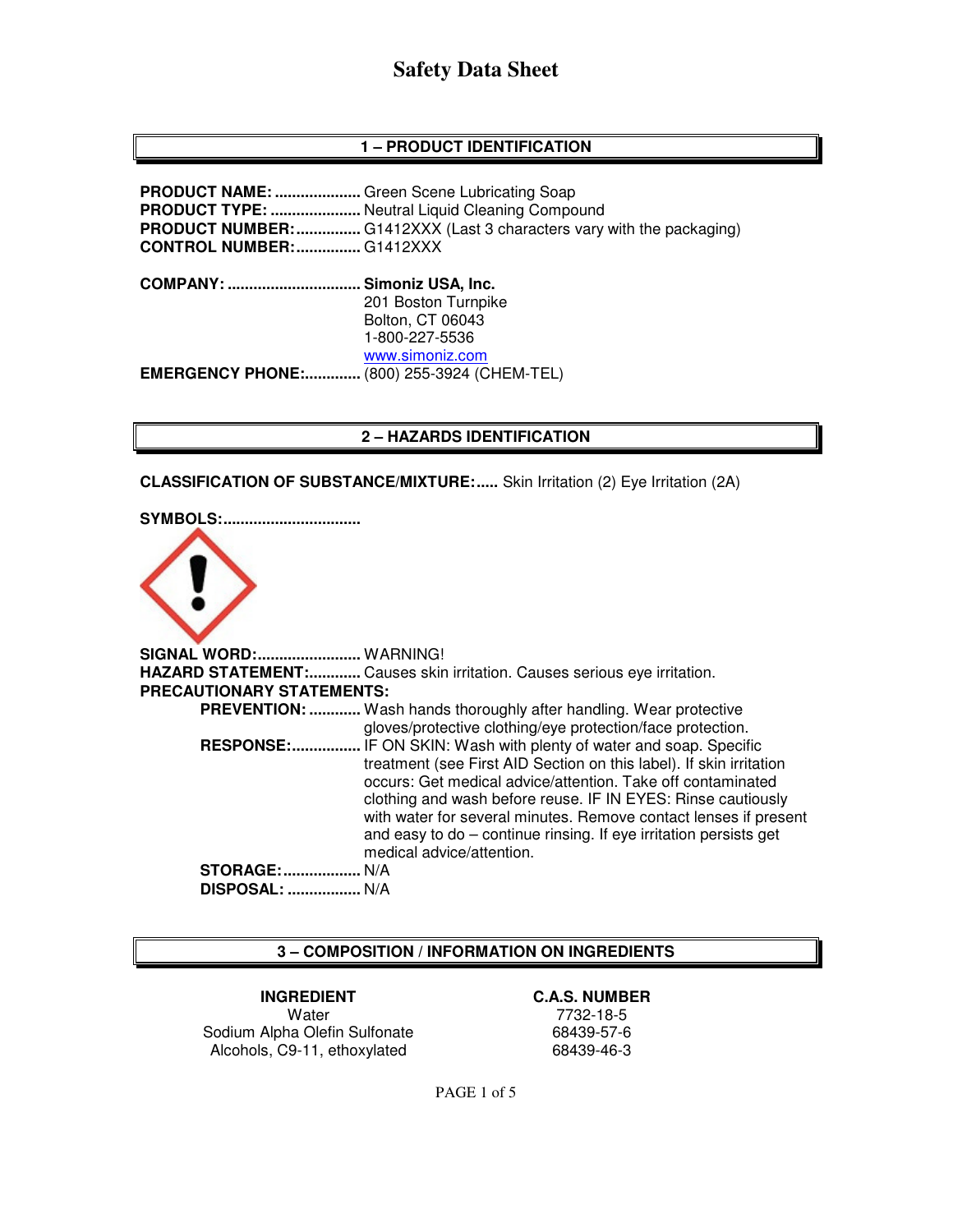Percentages of ingredients are being withheld as trade secret information. This information will be disclosed as necessary to authorized individuals.

## **4 – FIRST-AID MEASURES**

|              | <b>BREATHING (INHALATION):</b> If victim shows signs of discomfort or irritation, remove to fresh |
|--------------|---------------------------------------------------------------------------------------------------|
|              | air. If symptoms persist, get immediate medical attention.                                        |
|              | SWALLOWING (INGESTION): . DO NOT INDUCE VOMITING! Drink a large quantity of water or              |
|              | milk. Do not attempt to give liquids to an unconscious person.                                    |
|              | Get immediate medical attention!                                                                  |
| <b>EYES:</b> | Flush eyes with a large quantity of fresh water for at least 15                                   |
|              | minutes. If irritation persists, consult a physician.                                             |
|              | <b>SKIN (DERMAL):  Not likely to irritate. Flush from skin with fresh water and</b>               |
|              | discontinue use if irritation persists.                                                           |

#### **5 – FIRE-FIGHTING MEASURES**

|                                                                            | <b>EXTINGUISHING MEDIA:</b> This product is non-flammable. Use extinguishing media suitable |  |
|----------------------------------------------------------------------------|---------------------------------------------------------------------------------------------|--|
|                                                                            | for materials already burning.                                                              |  |
| SPECIAL FIRE FIGHTING PROCEDURES: Firefighters working in areas where this |                                                                                             |  |
|                                                                            | product is present should be equipped with an approved, fully                               |  |
|                                                                            | enclosed SCBA.                                                                              |  |
| <b>UNUSUAL FIRE AND EXPLOSION HAZARDS:</b> None known.                     |                                                                                             |  |

## **6 – ACCIDENTAL RELEASE MEASURES**

| <b>SPILL PROCEDURES: </b> Dike to prevent spillage into streams or sewer systems. Consult |
|-------------------------------------------------------------------------------------------|
| local, state and federal authorities.                                                     |
| <b>WASTE DISPOSAL:  As recommended by local, state and federal authorities.</b>           |

### **7 – HANDLING and STORAGE**

| STORAGE: | . Store in a cool, well ventilated area. Avoid overheating or                                                                                                                                               |
|----------|-------------------------------------------------------------------------------------------------------------------------------------------------------------------------------------------------------------|
|          | freezing.                                                                                                                                                                                                   |
|          |                                                                                                                                                                                                             |
|          | protection should not be necessary. Wear eye protection if<br>product is likely to splash. Do not place this product in an<br>unmarked container! Keep away from children! Spilled material is<br>slippery. |

### **8 – EXPOSURE CONTROLS / PERSONAL PROTECTION**

**RESPIRATORY PROTECTION:** Not usually needed in well-ventilated areas. If needed, use a NIOSH approved respirator.

**PROTECTIVE CLOTHING:.......** Nitrile or PVC gloves, and chemical splash goggles.

PAGE 2 of 5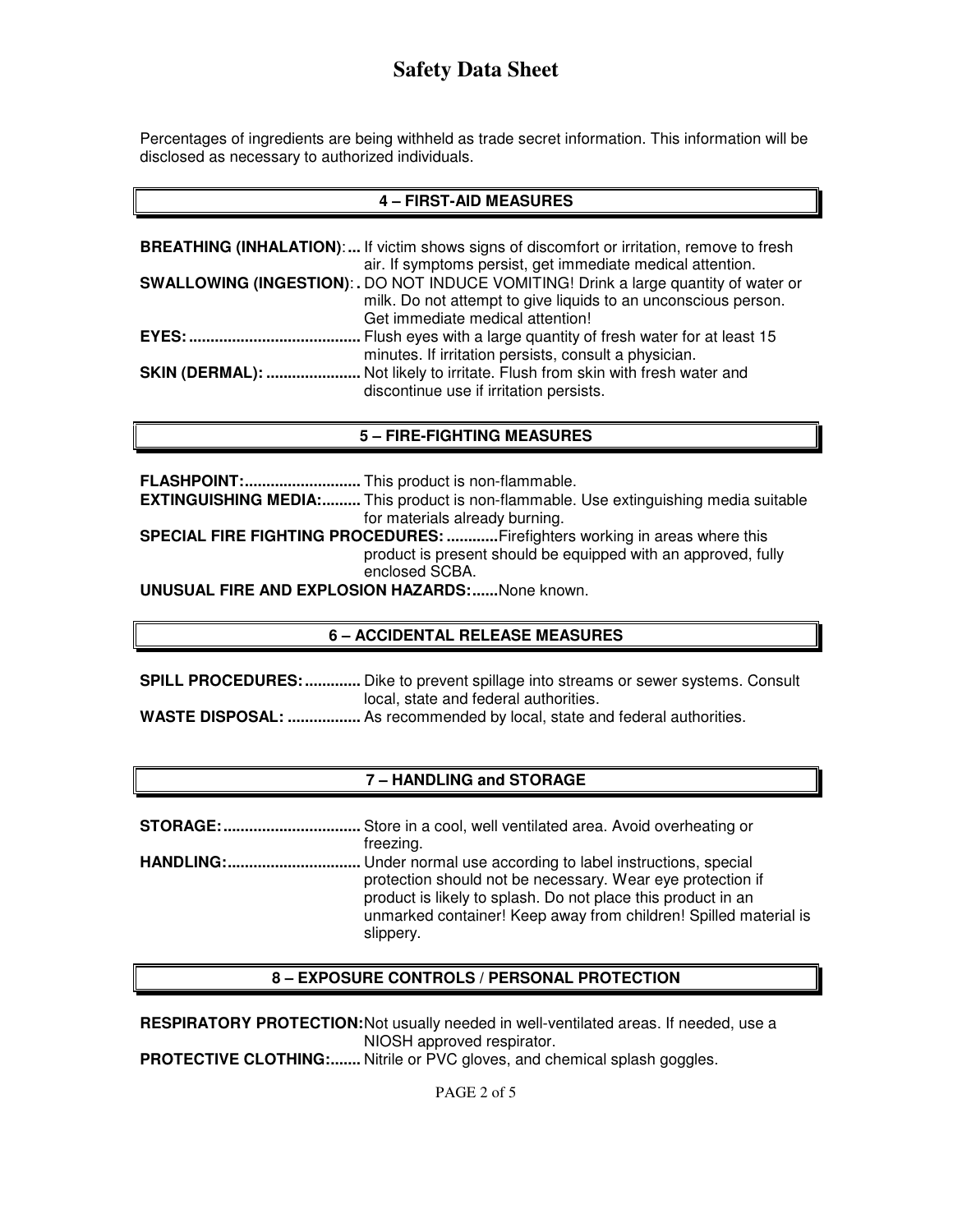**ADDITIONAL MEASURES: ......** Under normal use according to label instructions, special protection should not be necessary. Wear eye protection if product is likely to splash. Do not place this product in an unmarked container! Keep away from children! Spilled material is slippery.

| <b>INGREDIENT</b>             | <b>C.A.S. NUMBER</b> | <b>PEL</b>            |
|-------------------------------|----------------------|-----------------------|
| Water                         | 7732-18-5            | No limits established |
| Alcohols, C9-11, ethoxylated  | 68439-46-3           | No limits established |
| Sodium Alpha Olefin Sulfonate | 68439-57-6           | No limits established |

## **9 – PHYSICAL / CHEMICAL PROPERITES**

**APPEARANCE & ODOR: .........** Light golden transparent liquid. No significant odor.

| ODOR THRESHOLD:  N/A                             |  |
|--------------------------------------------------|--|
|                                                  |  |
| <b>MELTING POINT:  N/A</b>                       |  |
| <b>FREEZING POINT:  N/A</b>                      |  |
| <b>BOILING POINT: 210 degrees F.</b>             |  |
| <b>BOILING POINT RANGE: N/A</b>                  |  |
| FLASHPOINT: This product is non-flammable.       |  |
| <b>EVAPORATION RATE: N/A</b>                     |  |
| FLAMMABILITY (solid/gas): N/A                    |  |
| EXPLOSION LIMITS:  N/A                           |  |
| VAPOR PRESSURE:  N/A                             |  |
| VAPOR DENSITY (AIR=1): Greater than 1.           |  |
| <b>SPECIFIC GRAVITY:  1.01</b>                   |  |
| <b>SOLUBILITY IN WATER:  Completely soluble.</b> |  |
| <b>PARTITION COEFFICIENT:  N/A</b>               |  |
|                                                  |  |
|                                                  |  |
| VISCOSITY:  Slight body                          |  |

# **10 – STABILITY and REACTIVITY**

**STABILITY: ...............................** Stable under normal conditions. **HAZARDOUS DECOMP.: .........** This product not known to polymerize. **INCOMPATIBILITY: ..................** Do not mix with other chemicals.

# **11 – TOXICOLOGICAL INFORMATION**

**ROUTE(S) OF ENTRY: .............** Ingestion. Not likely to be inhaled in dangerous amounts. **LISTED CARCINOGEN: ...........** None over 0.1%. Not listed by IARC, NTP or OSHA. **MEDICAL CONDITION AGGRAVATED: ..................** May aggravate pre-existing dermatitis. **INHALATION: ............................** Not likely to be inhaled in hazardous amounts. Maintain adequate ventilation in the work area.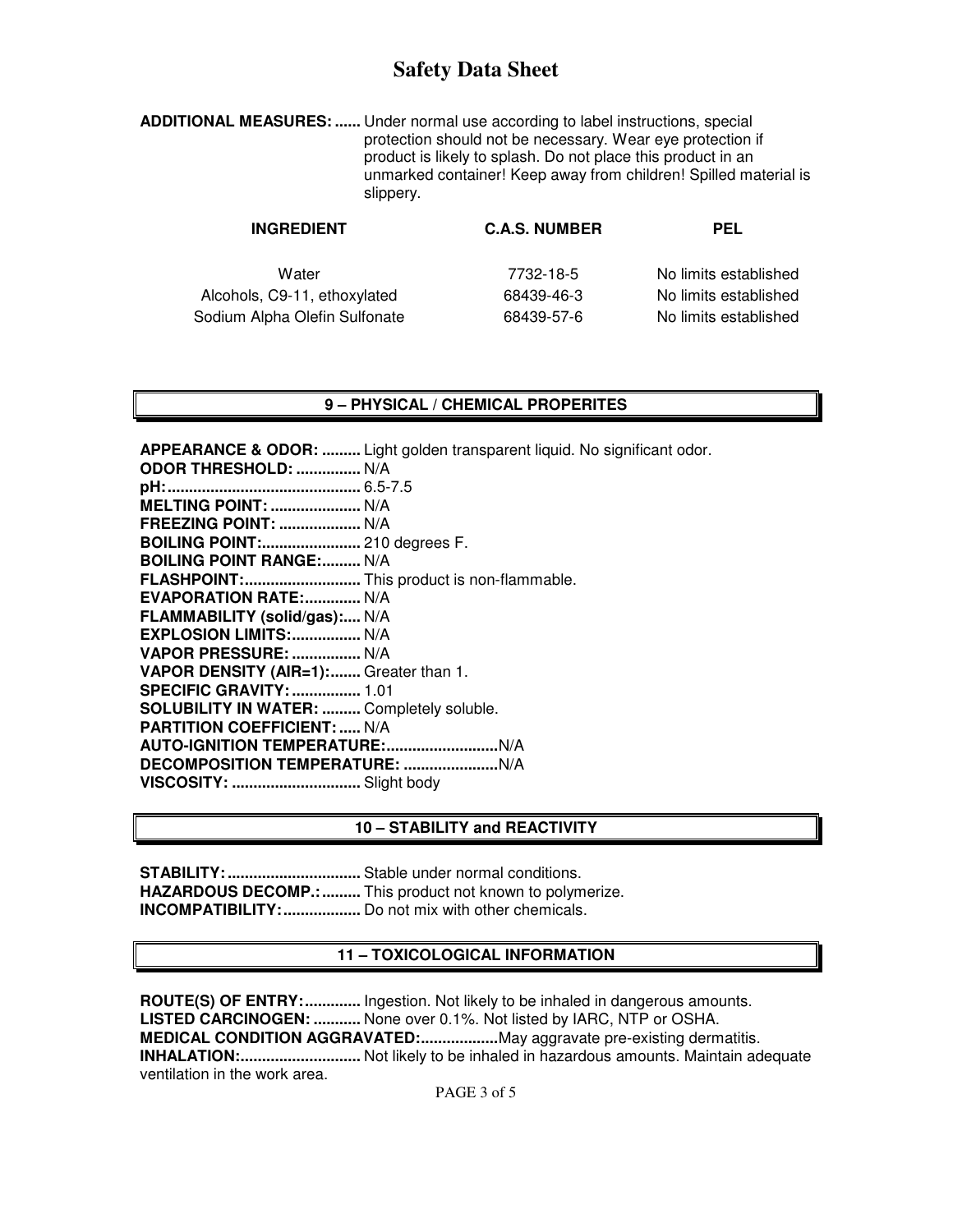**INGESTION: ..............................** This material can cause irritation to the stomach and esophagus if ingested. **EYES: ........................................** May cause eye irritation. **SKIN (DERMAL): ......................** This product may cause irritation or redness of the skin. **ACUTE TOXICITY\* (ORAL):…… .............................** >5000 mg/kg **ACUTE TOXICITY\* (DERMAL):.. .............................** >5000 mg/kg **ACUTE TOXCITY\* (INHALATION):................................>20,000 ppm V (Gas), >20 mg/l (Vapor), >5** mg/l (Dust)

**\***Determined using the additivity formula for mixtures (GHS Purple Book, 3.1.3.6)

**12 – ECOLOGICAL INFORMATION** 

### **ENVIRONMENTAL FATE AND DISTRIBUTION:** N/A

### **13 –DISPOSAL CONSIDERATIONS**

**WASTE DISPOSAL: .................** As recommended by local, state and federal authorities.

# **14 – TRANSPORTATION INFORMATION**

PROPER SHIPPING NAME:..... Not D.O.T. regulated. **HAZARD CLASS:...................... UN/NA NUMBER: ..................... PACKAGING GROUP :.............** 

# **15 - REGULATIONS**

Contents of this MSDS comply with the OSHA Hazard Communication Standard 29CFR 1910.1200

# **16 – OTHER INFORMATION**

**NFPA HEALTH: ........................** 1 **NFPA FLAMMABILITY: ............** 0 **NFPA REACTIVITY:................... 0 NFPA OTHER: ..........................** None

**ADDITIONAL: ............................** The information contained in this SDS is based on the data available to us from sources we believe to be reliable. No

PAGE 4 of 5